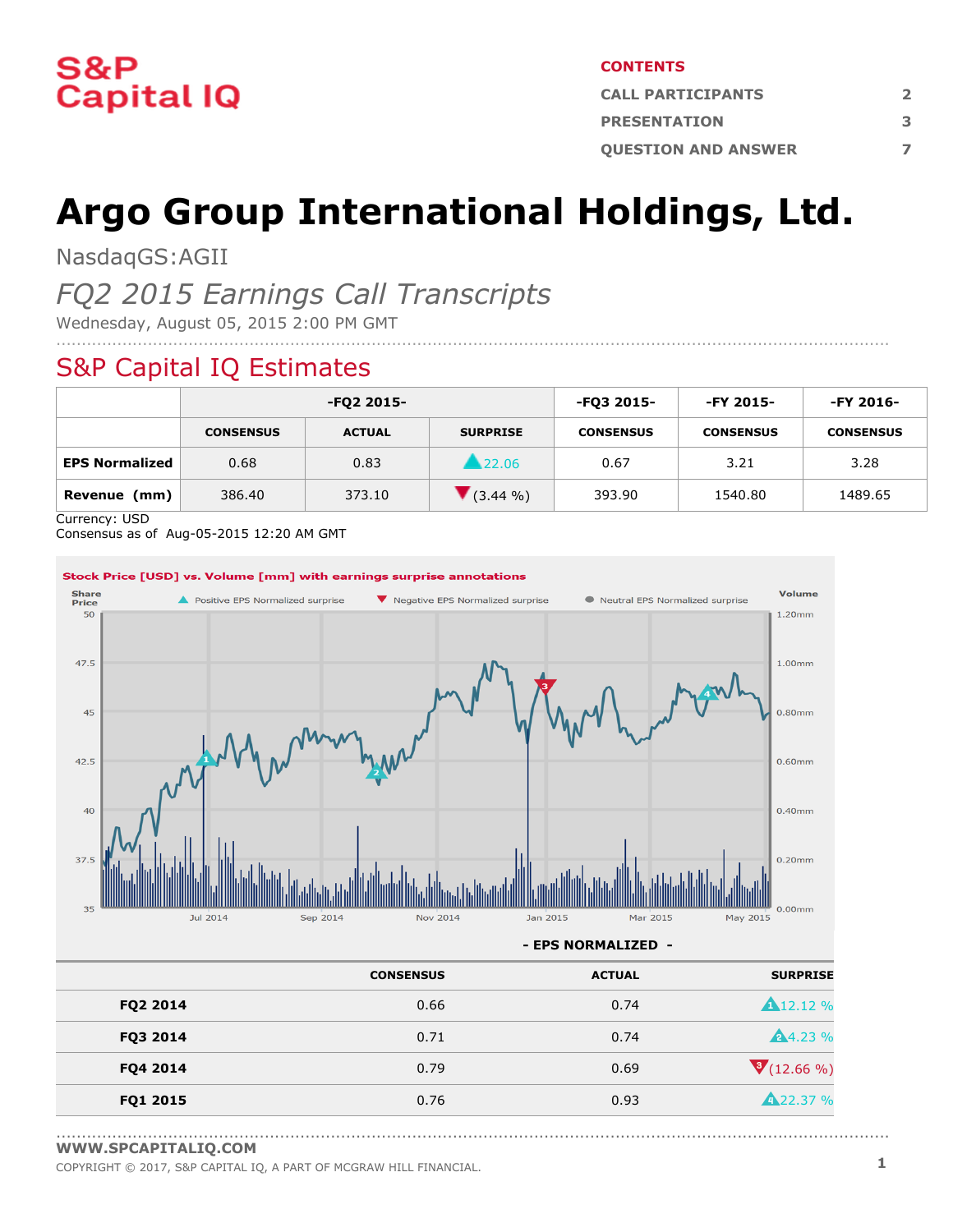## $!$  " # \$

<span id="page-1-0"></span>

| # # # # # #<br># # # # # # # # # # # # # # # # # # # #<br>$\%$<br>8 <sup>o</sup>                                                                                                                                                                                                                                            |
|-----------------------------------------------------------------------------------------------------------------------------------------------------------------------------------------------------------------------------------------------------------------------------------------------------------------------------|
| $'$ ( )* +!,                                                                                                                                                                                                                                                                                                                |
| $$ + #$<br>$\overline{\phantom{a}}$                                                                                                                                                                                                                                                                                         |
| $*$ \$ # " - , ). #\$ . #                                                                                                                                                                                                                                                                                                   |
| $\overline{\phantom{a}}$                                                                                                                                                                                                                                                                                                    |
| $0 \t1 \t2 \t*3.$<br>$1$ " #\$#\$ \$%                                                                                                                                                                                                                                                                                       |
| $\begin{array}{ccccc}\n1 & 2 & 1 \\ & \& & \n\end{array}$                                                                                                                                                                                                                                                                   |
| 4 $\frac{1}{3}$ , $\frac{5}{6}$ , $\frac{5+}{3}$ , $\frac{5+}{3}$ , $\frac{5+}{3}$ , $\frac{5+}{3}$ , $\frac{5+}{3}$ , $\frac{5+}{3}$ , $\frac{5+}{3}$ , $\frac{5+}{3}$ , $\frac{5+}{3}$ , $\frac{5+}{3}$ , $\frac{5+}{3}$ , $\frac{5+}{3}$ , $\frac{5+}{3}$ , $\frac{5+}{3}$ , $\frac{5+}{3}$ , $\frac{5+}{3}$ , $\frac{5$ |
|                                                                                                                                                                                                                                                                                                                             |
| $\%$<br>$$ \%$<br>$\ddot{+}$                                                                                                                                                                                                                                                                                                |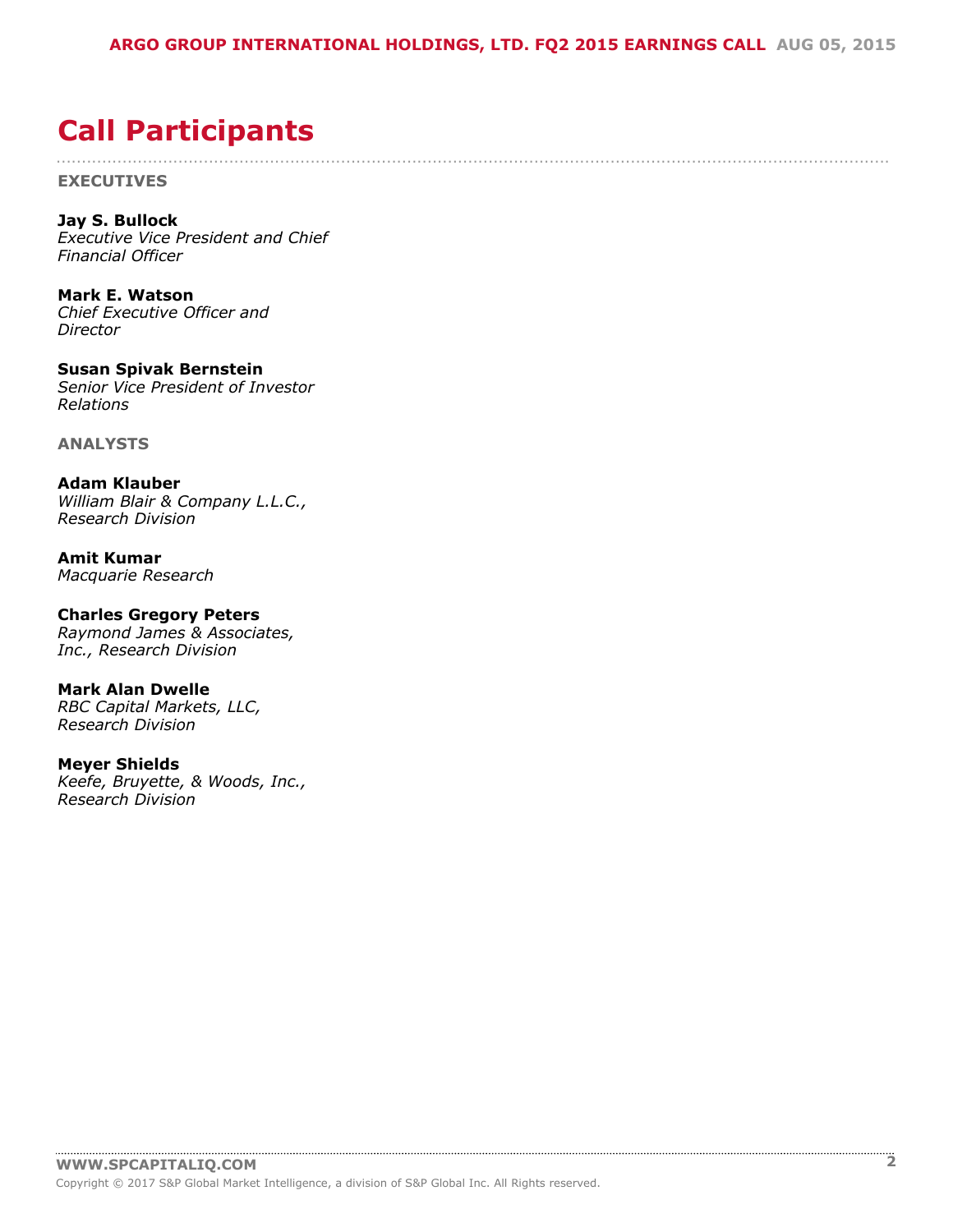## <span id="page-2-0"></span>

| $"$ . +                                                                                                                                                                                                                                                                                                                                                                                                                                                                                             |                  |                                                                                                           |                                                                                                                                                                                                                                                                                                                     |     |                                                                                                                                                                                                                                                                                                                                         |                                                           |                                       |
|-----------------------------------------------------------------------------------------------------------------------------------------------------------------------------------------------------------------------------------------------------------------------------------------------------------------------------------------------------------------------------------------------------------------------------------------------------------------------------------------------------|------------------|-----------------------------------------------------------------------------------------------------------|---------------------------------------------------------------------------------------------------------------------------------------------------------------------------------------------------------------------------------------------------------------------------------------------------------------------|-----|-----------------------------------------------------------------------------------------------------------------------------------------------------------------------------------------------------------------------------------------------------------------------------------------------------------------------------------------|-----------------------------------------------------------|---------------------------------------|
| * \$ # " - , ). # \$ . #                                                                                                                                                                                                                                                                                                                                                                                                                                                                            |                  |                                                                                                           |                                                                                                                                                                                                                                                                                                                     |     |                                                                                                                                                                                                                                                                                                                                         |                                                           |                                       |
| 0 (<br>$\begin{array}{cccccccccccc} 0 & ( & & & & \#1 & & \$ & ( & ! & & \text{\texttt{m}} & & \text{\texttt{m}} & & \text{\texttt{m}} & & \text{\texttt{m}} & & \text{\texttt{m}} & & \text{\texttt{m}} & & \text{\texttt{m}} & & \text{\texttt{m}} & & \text{\texttt{m}} & & \text{\texttt{m}} & & \text{\texttt{m}} & & \text{\texttt{m}} & & \text{\texttt{m}} & & \text{\texttt{m}} & & \text{\texttt{m}} & & \text{\texttt{m}} & & \text{\texttt{m}} & & \text{\texttt{m}} & & \text{\texttt$ |                  |                                                                                                           |                                                                                                                                                                                                                                                                                                                     |     |                                                                                                                                                                                                                                                                                                                                         |                                                           |                                       |
| " ( $($ #                                                                                                                                                                                                                                                                                                                                                                                                                                                                                           |                  |                                                                                                           |                                                                                                                                                                                                                                                                                                                     |     |                                                                                                                                                                                                                                                                                                                                         |                                                           |                                       |
| 1 / ( $\&$ 1 ! $" + 4$ ( $-$ "" $"$ \$ ( $#$                                                                                                                                                                                                                                                                                                                                                                                                                                                        |                  |                                                                                                           |                                                                                                                                                                                                                                                                                                                     |     |                                                                                                                                                                                                                                                                                                                                         |                                                           |                                       |
| $\sqrt{2} + \frac{1}{2}$                                                                                                                                                                                                                                                                                                                                                                                                                                                                            |                  |                                                                                                           |                                                                                                                                                                                                                                                                                                                     |     |                                                                                                                                                                                                                                                                                                                                         |                                                           |                                       |
|                                                                                                                                                                                                                                                                                                                                                                                                                                                                                                     |                  |                                                                                                           |                                                                                                                                                                                                                                                                                                                     |     |                                                                                                                                                                                                                                                                                                                                         |                                                           |                                       |
| $\&$<br>$\overline{\phantom{0}}$ $\overline{\phantom{0}}$ $\overline{\phantom{0}}$ $\overline{\phantom{0}}$ $\overline{\phantom{0}}$ $\overline{\phantom{0}}$ $\overline{\phantom{0}}$ $\overline{\phantom{0}}$ $\overline{\phantom{0}}$ $\overline{\phantom{0}}$ $\overline{\phantom{0}}$ $\overline{\phantom{0}}$ $\overline{\phantom{0}}$ $\overline{\phantom{0}}$ $\overline{\phantom{0}}$ $\overline{\phantom{0}}$ $\overline{\phantom{0}}$ $\overline{\phantom{0}}$ $\overline{\$<br>8        | $\sim$ 1 $^{-1}$ | 8 <sup>o</sup>                                                                                            | &                                                                                                                                                                                                                                                                                                                   |     | $\begin{array}{cccc} & \text{"} & (9) & \text{?} \\ & \text{?} & \text{?} & \text{?} & \text{?} \end{array}$                                                                                                                                                                                                                            |                                                           | $\mathbf{I} = \mathbf{I}$<br>#        |
| $1 \quad$<br>$\mathbf{I}$                                                                                                                                                                                                                                                                                                                                                                                                                                                                           |                  |                                                                                                           | $\frac{1}{1}$ $\frac{1}{1}$ $\frac{1}{1}$ $\frac{1}{1}$ $\frac{1}{1}$ $\frac{1}{1}$ $\frac{1}{1}$ $\frac{1}{1}$ $\frac{1}{1}$ $\frac{1}{1}$ $\frac{1}{1}$ $\frac{1}{1}$ $\frac{1}{1}$ $\frac{1}{1}$ $\frac{1}{1}$ $\frac{1}{1}$ $\frac{1}{1}$ $\frac{1}{1}$ $\frac{1}{1}$ $\frac{1}{1}$ $\frac{1}{1}$ $\frac{1}{1}$ |     | $\qquad \qquad \textcircled{a} \qquad \textcircled{c} \qquad \qquad \textcircled{t} \qquad \qquad \textcircled{t}$                                                                                                                                                                                                                      |                                                           | "(                                    |
| $0 \quad ! \quad ' \quad !$<br>$!$ !!#- ( '<br>$($ !<br>" ' $:$ <#                                                                                                                                                                                                                                                                                                                                                                                                                                  |                  |                                                                                                           | $( 8 \cdot 1 )$<br>&                                                                                                                                                                                                                                                                                                |     | $($ $($ ! $)$                                                                                                                                                                                                                                                                                                                           | ; $? \nexists \phi > " " ! 2'$                            | $9($ "                                |
| $\mathsf{S}_{\mathsf{u}\mathsf{u}}$<br>8/                                                                                                                                                                                                                                                                                                                                                                                                                                                           |                  | $\pm$ 1.1                                                                                                 |                                                                                                                                                                                                                                                                                                                     |     | -99                                                                                                                                                                                                                                                                                                                                     | @<br>#                                                    | $\mathbf{I}$                          |
| $\mathbf{H} = \mathbf{H} + \mathbf{H}$ .<br>$\mathbf{u}$                                                                                                                                                                                                                                                                                                                                                                                                                                            |                  | $8 -$<br>$\sim$ 11<br>$\mathbf{I} = \mathbf{I} \times \mathbf{I}$<br>$11 -$<br>$\mathbf{I}$<br>! 8 ! 8  # | $\#$ ! ( !                                                                                                                                                                                                                                                                                                          | & " | $($ $\qquad$ $\qquad$ $\qquad$ $\qquad$ $\qquad$ $\qquad$ $\qquad$ $\qquad$ $\qquad$ $\qquad$ $\qquad$ $\qquad$ $\qquad$ $\qquad$ $\qquad$ $\qquad$ $\qquad$ $\qquad$ $\qquad$ $\qquad$ $\qquad$ $\qquad$ $\qquad$ $\qquad$ $\qquad$ $\qquad$ $\qquad$ $\qquad$ $\qquad$ $\qquad$ $\qquad$ $\qquad$ $\qquad$ $\qquad$ $\qquad$ $\qquad$ | $\mathcal{P}(\mathcal{C})=\mathcal{C}(\mathcal{C})$<br>9( | 6 &<br>$\frac{1}{2}$<br>$\frac{1}{6}$ |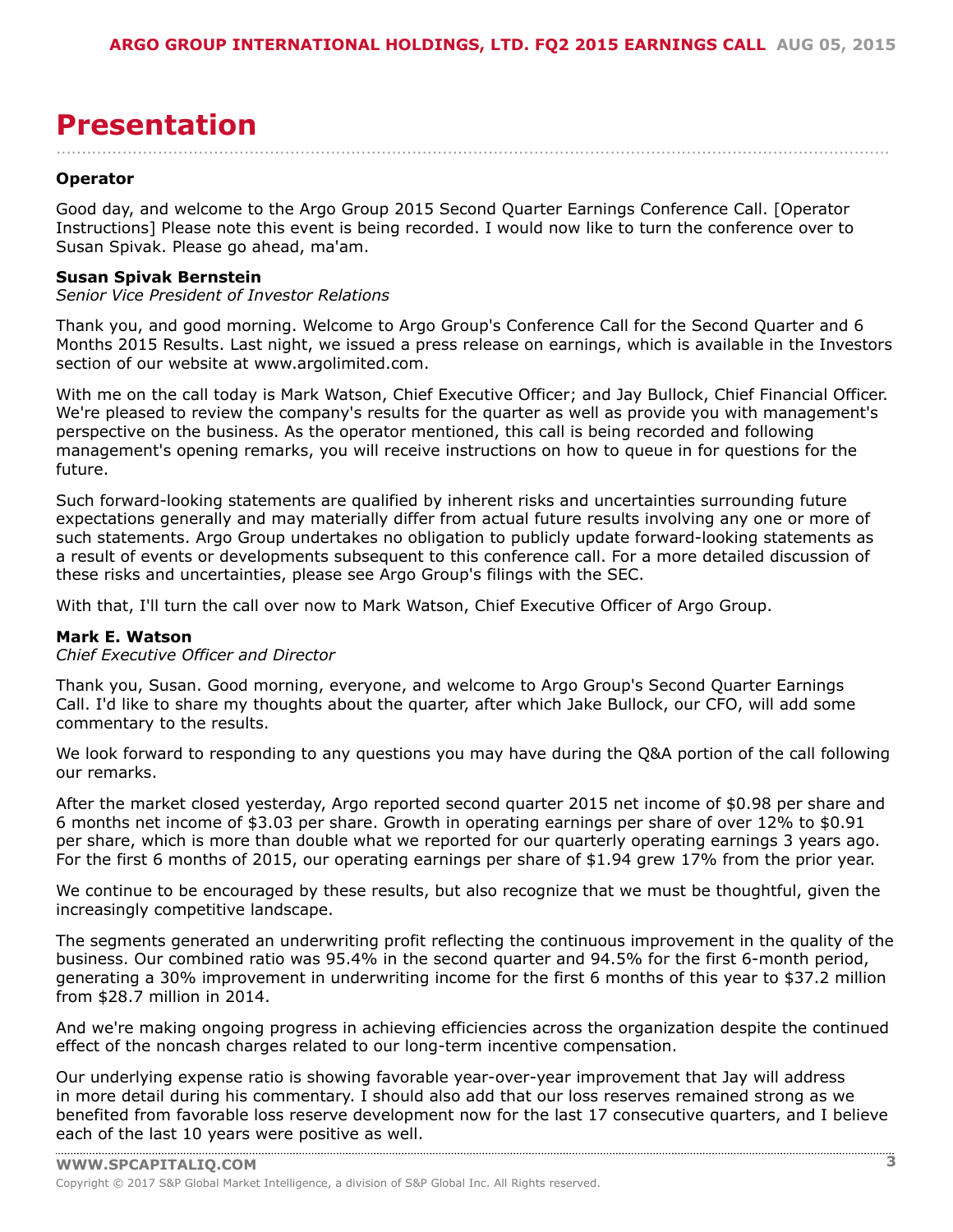$\sim 10^{-10}$   $^{-10}$  $\mathbf{L}$  $\mathbf{1} \qquad \mathbf{1} \qquad \mathbf{1} \qquad \mathbf{1} \qquad \mathbf{1} \qquad \mathbf{1} \qquad \mathbf{1} \qquad \mathbf{1} \qquad \mathbf{1} \qquad \mathbf{1} \qquad \mathbf{1} \qquad \mathbf{1} \qquad \mathbf{1} \qquad \mathbf{1} \qquad \mathbf{1} \qquad \mathbf{1} \qquad \mathbf{1} \qquad \mathbf{1} \qquad \mathbf{1} \qquad \mathbf{1} \qquad \mathbf{1} \qquad \mathbf{1} \qquad \mathbf{1} \qquad \mathbf{1} \qquad \mathbf{$  $\label{eq:1.1} \mathbf{u} = \mathbf{u} + \mathbf{u} + \mathbf{u} + \mathbf{u} + \mathbf{u} + \mathbf{u} + \mathbf{u} + \mathbf{u} + \mathbf{u} + \mathbf{u} + \mathbf{u} + \mathbf{u} + \mathbf{u} + \mathbf{u} + \mathbf{u} + \mathbf{u} + \mathbf{u} + \mathbf{u} + \mathbf{u} + \mathbf{u} + \mathbf{u} + \mathbf{u} + \mathbf{u} + \mathbf{u} + \mathbf{u} + \mathbf{u} + \mathbf{u} + \mathbf{u} + \mathbf{u} + \$  $\frac{1}{2}$   $\frac{1}{2}$   $\frac{1}{2}$   $\frac{1}{2}$   $\frac{1}{2}$   $\frac{1}{2}$   $\frac{1}{2}$   $\frac{1}{2}$   $\frac{1}{2}$   $\frac{1}{2}$  $A 8'$  $8<sub>1</sub>$  $1 /$  $8/$  $($  "  $\frac{1}{2}$   $\frac{1}{2}$   $\frac{1}{2}$   $\frac{1}{2}$  $\mathbf{1}$  $\sim 10^{-10}$  )  $\frac{1}{2}$   $\frac{1}{2}$   $\frac{1}{2}$   $\frac{1}{2}$   $\frac{1}{2}$   $\frac{1}{2}$   $\frac{1}{2}$   $\frac{1}{2}$   $\frac{1}{2}$   $\frac{1}{2}$   $\frac{1}{2}$   $\frac{1}{2}$   $\frac{1}{2}$   $\frac{1}{2}$   $\frac{1}{2}$   $\frac{1}{2}$   $\frac{1}{2}$   $\frac{1}{2}$   $\frac{1}{2}$   $\frac{1}{2}$   $\frac{1}{2}$   $\frac{1}{2}$   $O($  $\Rightarrow$  $\sim 1$  $\mathbf{L}$  $9($  $! = 1# $$ & ! '  $\begin{array}{ccc}\n4 & & & (1) \\
& \phantom{0} & & \phantom{0} \\
& \phantom{0} & & \phantom{0} \\
& \phantom{0} & & \phantom{0} \\
& \phantom{0} & & \phantom{0} \\
\end{array}$  $\frac{1}{2}$   $\frac{1}{2}$   $\frac{1}{2}$   $\frac{1}{2}$   $\frac{1}{2}$   $\frac{1}{2}$   $\frac{1}{2}$   $\frac{1}{2}$   $\frac{1}{2}$   $\frac{1}{2}$   $\frac{1}{2}$   $\frac{1}{2}$   $\frac{1}{2}$   $\frac{1}{2}$   $\frac{1}{2}$   $\frac{1}{2}$   $\frac{1}{2}$   $\frac{1}{2}$   $\frac{1}{2}$   $\frac{1}{2}$   $\frac{1}{2}$   $\frac{1}{2}$  9(  $\begin{array}{cccccccccccc} 0 & 9 & ( & & \text{}/\text{!} & \text{&} & \text{&} & \text{!} & \text{!} & \text{!} & \text{``} & \text{``} & \text{!} & \text{!} & \text{!} & \text{!} & \text{!} & \text{!} & \text{!} & \text{!} & \text{!} & \text{!} & \text{!} & \text{!} & \text{!} & \text{!} & \text{!} & \text{!} & \text{!} & \text{!} & \text{!} & \text{!} & \text{!} & \text{!} & \text{!} & \text{!} & \text{!} &$  $\frac{1}{2}$  (!!# \$  $\mathsf{B}$  !  $\frac{1}{2}$  8  $\frac{1}{2}$  (1 1 (1  $\frac{1}{2}$  (1 )  $\frac{1}{2}$  (1 )  $\frac{1}{2}$  (1 )  $\frac{1}{2}$  (1 )  $\frac{1}{2}$ 11 May 2011 & 0(  $\frac{9}{\sqrt{1-\frac{1}{2}}}$  $8 /$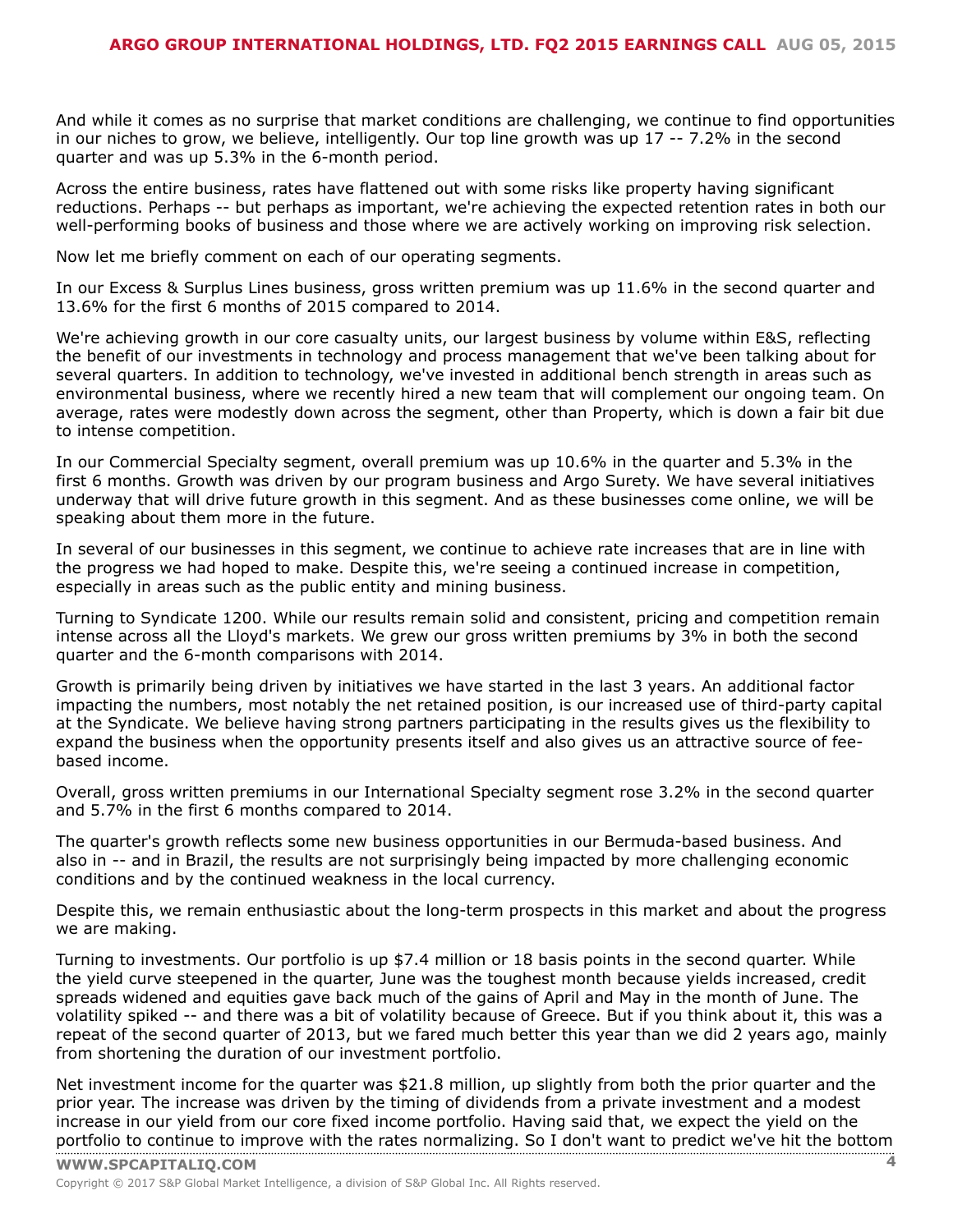$8/$  $\frac{1}{8}$  $:= 2$ 

 $\begin{array}{ccc} 1 & & ( & \\ & & \end{array}$  $\sim 1$  .  $($  #

 $\begin{array}{ccc} 1 & \quad & \quad / \quad ( \quad & \quad \quad \end{array}$  $($  "8 - "" 6 7( #

 $($   $)^*$  +!,

 $\begin{array}{cccccccccccc} 0 & & 1 & & & & & & & \# & / & & & | & & & \\\ & & & ( & \star & \$\#\$\,!\,!\, \end{array} \hspace{0.2cm} \begin{array}{cccccccc} \ast & & & & & & & \sharp & \# & & & | & & \ast & & & \\\ & & & ( & \star & & & & \sharp & \sharp & & & \\\ & & & ( & \star & & & \sharp & \sharp & & & \\\ & & & ( & \star & & & \sharp & \sharp & & & \\\ & & & & ( & \star & & & \sharp & \& & & \\\ \end{array} \hspace{0.2cm} \begin{array}{cccccccc} \ast & & & & & & \sharp & \# & & &$  $0 \qquad !$  $\mathbf{I}$ &  $\begin{array}{ccc} & & \vdots & \mathbf{8} \end{array}$  $\sim 10^{-11}$  .

 $\frac{1}{2} \int_{0}^{2\pi} \frac{1}{2} \left( \frac{1}{2} \right) \left( \frac{1}{2} \right) \left( \frac{1}{2} \right) \left( \frac{1}{2} \right) \left( \frac{1}{2} \right)$  $\sim$   $\sim$ 

 $\begin{array}{cccc} 0 & 1 & 1 & 1 \\ & 0 & 1 & 1 \\ & & 0 & 9 \end{array}$  $0 \qquad \qquad \vdots \qquad \qquad$ 

 $\frac{1}{1}$  9( &  $\frac{1}{1}$  (  $\frac{1}{1}$   $\frac{1}{1}$   $\frac{1}{1}$   $\frac{1}{1}$   $\frac{1}{1}$   $\frac{1}{1}$   $\frac{1}{1}$   $\frac{1}{1}$   $\frac{1}{1}$   $\frac{1}{1}$   $\frac{1}{1}$   $\frac{1}{1}$   $\frac{1}{1}$   $\frac{1}{1}$   $\frac{1}{1}$   $\frac{1}{1}$   $\frac{1}{1}$   $\frac{1}{1}$   $\frac{1}{1}$   $\frac{$  $\sqrt{2}$ & 8. : # '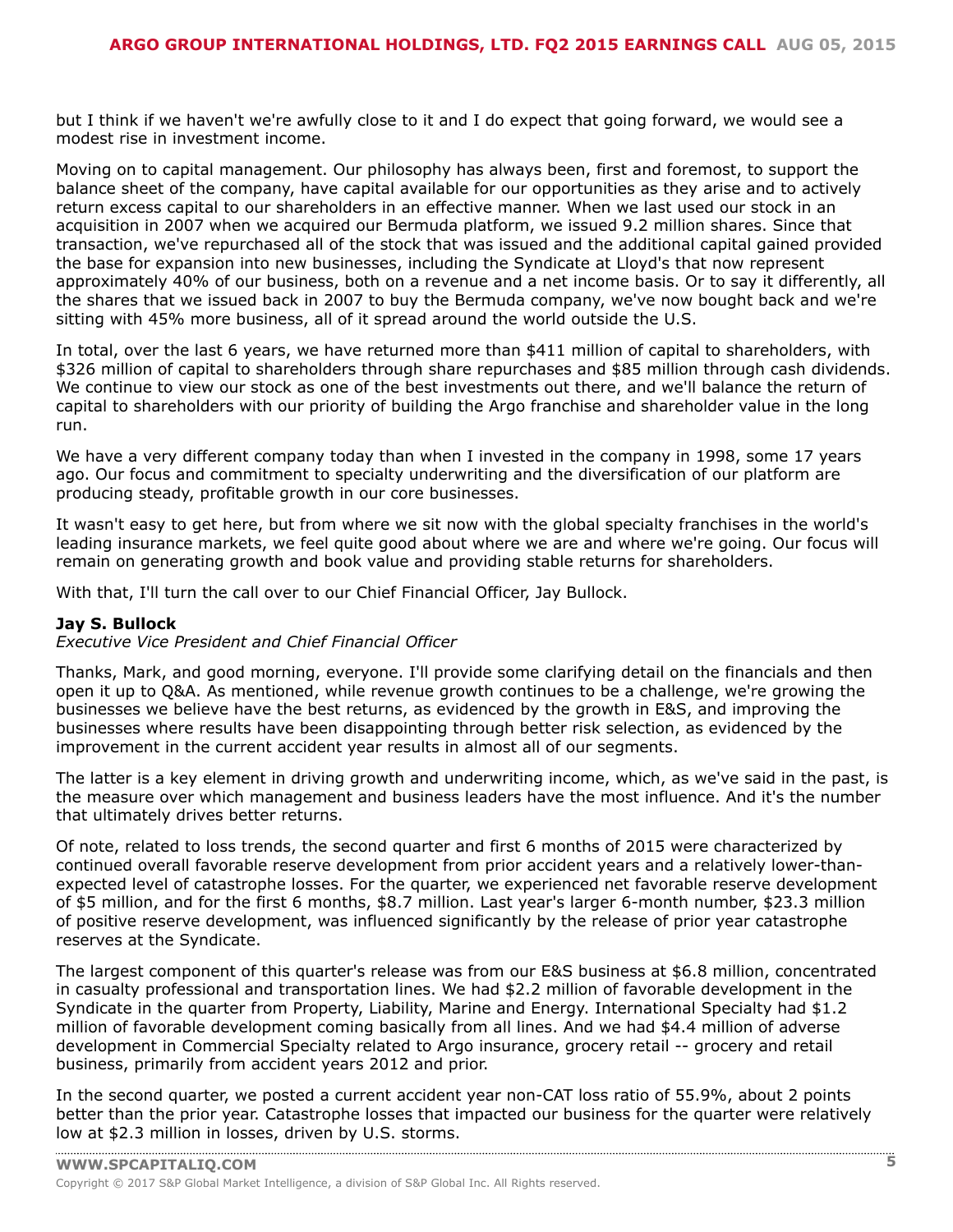$9($  $#$  $1$  " (!  $\ddot{z}$  =  $\begin{array}{cccccccc} 4 & 1 & 1 & & & & (1 & & & & 8 & 1 \\ 8 & & & & & 1 & ( & & & & & 1 & 1 \\ & & 1 & 1 & & & & & & & ( & & & & & 4 \end{array}$  $+9$ ( $\qquad \qquad \frac{1}{1}$  $($   $($ !  $\#$  $\left($  $$!$   $\:!$  $4 \t! #$ 9 (#0 & ! #1 ! &  $9($  #0 & !  $^{1}$  !  $^{1}$  :  $^{1}$  :  $^{1}$  :  $^{1}$  :  $^{1}$  :  $^{1}$  :  $^{1}$  :  $^{1}$  :  $^{1}$  :  $^{1}$  :  $^{1}$  :  $^{1}$  :  $^{1}$  :  $^{1}$  :  $^{1}$  :  $^{1}$  :  $^{1}$  :  $^{1}$  :  $^{1}$  :  $^{1}$  :  $^{1}$  :  $^{1}$  :  $^{1}$  :  $\frac{1}{2}$  9( " ) "" 4 " (& ! ; #2> & ! ! ( 8  $\frac{1}{2}$   $\frac{1}{2}$   $\frac{1}{2}$  $\begin{array}{ccccccccccc} \text{"} & \text{!} & & \text{?} & & & & & \text{?} & & & & \text{?} & & & & \text{?} & & & & \text{?} & & & & \text{?} & & & & \text{?} & & & & \text{?} & & & & \text{?} & & & \text{?} & & & \text{?} & & & \text{?} & & & \text{?} & & & \text{?} & & & \text{?} & & & \text{?} & & & \text{?} & & & \text{?} & & & \text{?} & & & \text{?} & & & \text{?} & & & \text{?} & & & \text{?} & & & \text{?} &$ 8  $\mathbf{I}$  $^{\prime\prime}$  (  $8 \quad 1 \quad 1$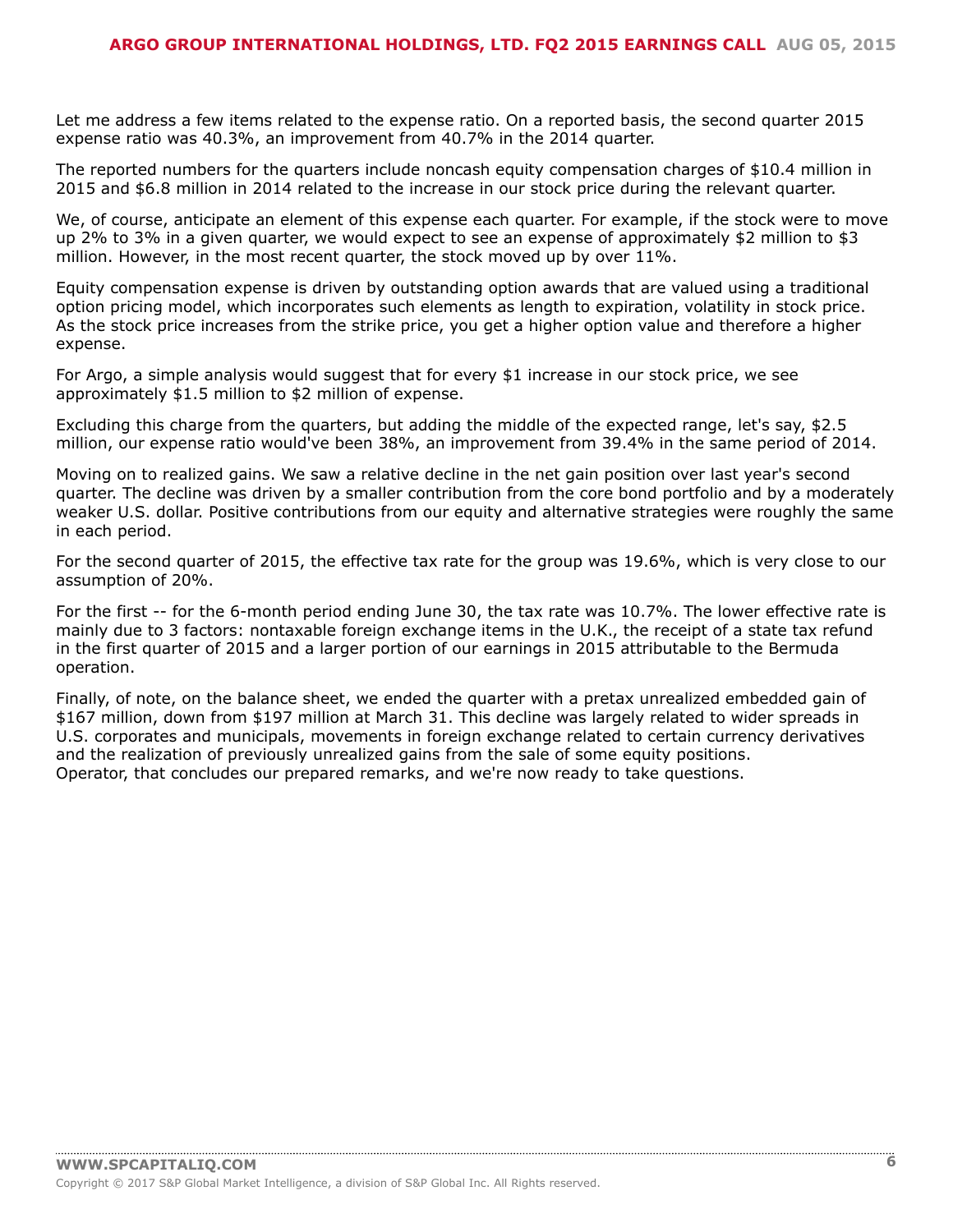<span id="page-6-0"></span>

| $*$ . \$ +# #0 #\$6.                                                            |                          |     |
|---------------------------------------------------------------------------------|--------------------------|-----|
| $\frac{1}{2}$ $\frac{1}{2}$ +                                                   |                          |     |
|                                                                                 | $\frac{1}{2}$ "% ' 6' !# |     |
| $\begin{array}{cccc} .\$ & .5+ & .5+ & .5 \ & . & . & .\$ & . & .\ \end{array}$ |                          |     |
|                                                                                 |                          |     |
| $, \qquad$ $$ + #$                                                              |                          |     |
| $\frac{1}{2}$                                                                   |                          |     |
| $4$ , $\sqrt[5]{5}$ , $5 +$ ( \$<br>( ) % \$%                                   |                          |     |
| $, \qquad$ \$ + #                                                               |                          |     |
|                                                                                 |                          |     |
|                                                                                 |                          |     |
| $4 \t 3 \t 5 + ( \t 3 \t 5 \t 6 \t 7 \t 8 \t 96$<br>$$ \%$                      |                          |     |
| $\sqrt{2} + \#$                                                                 |                          |     |
|                                                                                 |                          |     |
| $\begin{pmatrix} 1 \\ 1 \end{pmatrix}$                                          |                          | " & |
|                                                                                 |                          |     |
|                                                                                 |                          |     |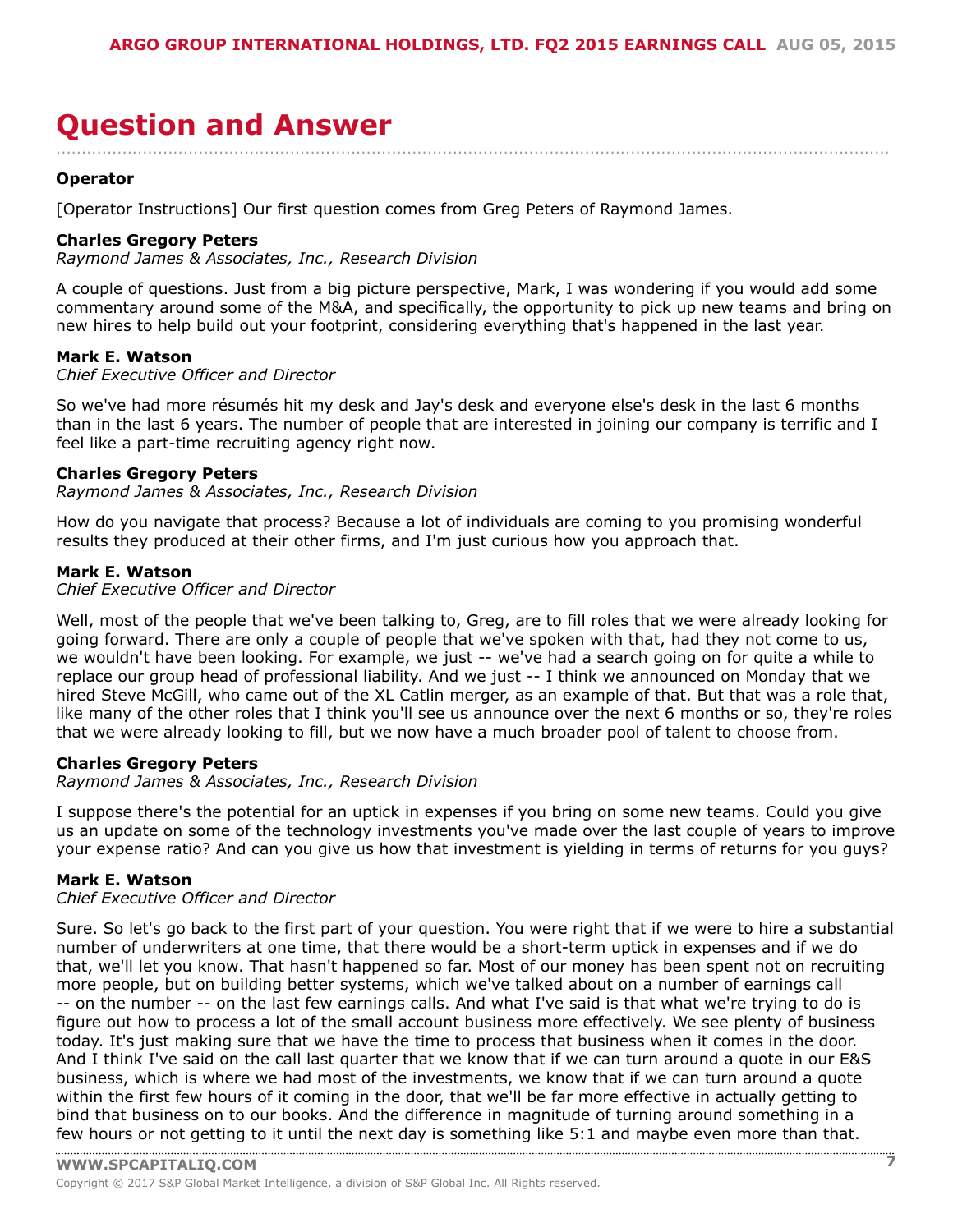$\begin{array}{cccccccc} \text{\$} & & \text{\$} & & \text{\$} & & \text{\$} & & \text{\$} & & \text{\$} & \text{\$} & \text{\$} & \text{\$} & \text{\$} & \text{\$} & \text{\$} & \text{\$} & \text{\$} & \text{\$} & \text{\$} & \text{\$} & \text{\$} & \text{\$} & \text{\$} & \text{\$} & \text{\$} & \text{\$} & \text{\$} & \text{\$} & \text{\$} & \text{\$} & \text{\$} & \text{\$} & \text{\$} & \text{\$} & \text{\$} & \text{\$} & \text{\$} & \text{\$  $\sqrt{2} + \frac{1}{2}$ - #\$ H(! " ( ( H(! (! ( ) ###  $\sqrt{5 + \#}$  $4 \t 3 \t 5 + ( \t 3 \t 5 \t 6 \t 7 \t 8 \t 96$  $$ \%$  $\overline{\phantom{a}}$  $'$  ( )\* +!, # 0  $/!$  $"$ (  $! 8$   $(!)$  $\frac{1}{2}$  /!  $\mathbf{u}$  $8 \t! # 0 \t# #$  $\sqrt{2} + \frac{1}{2}$  $8 \t\t (2 \#$ \$

 $($   $)$   $*$   $+$ !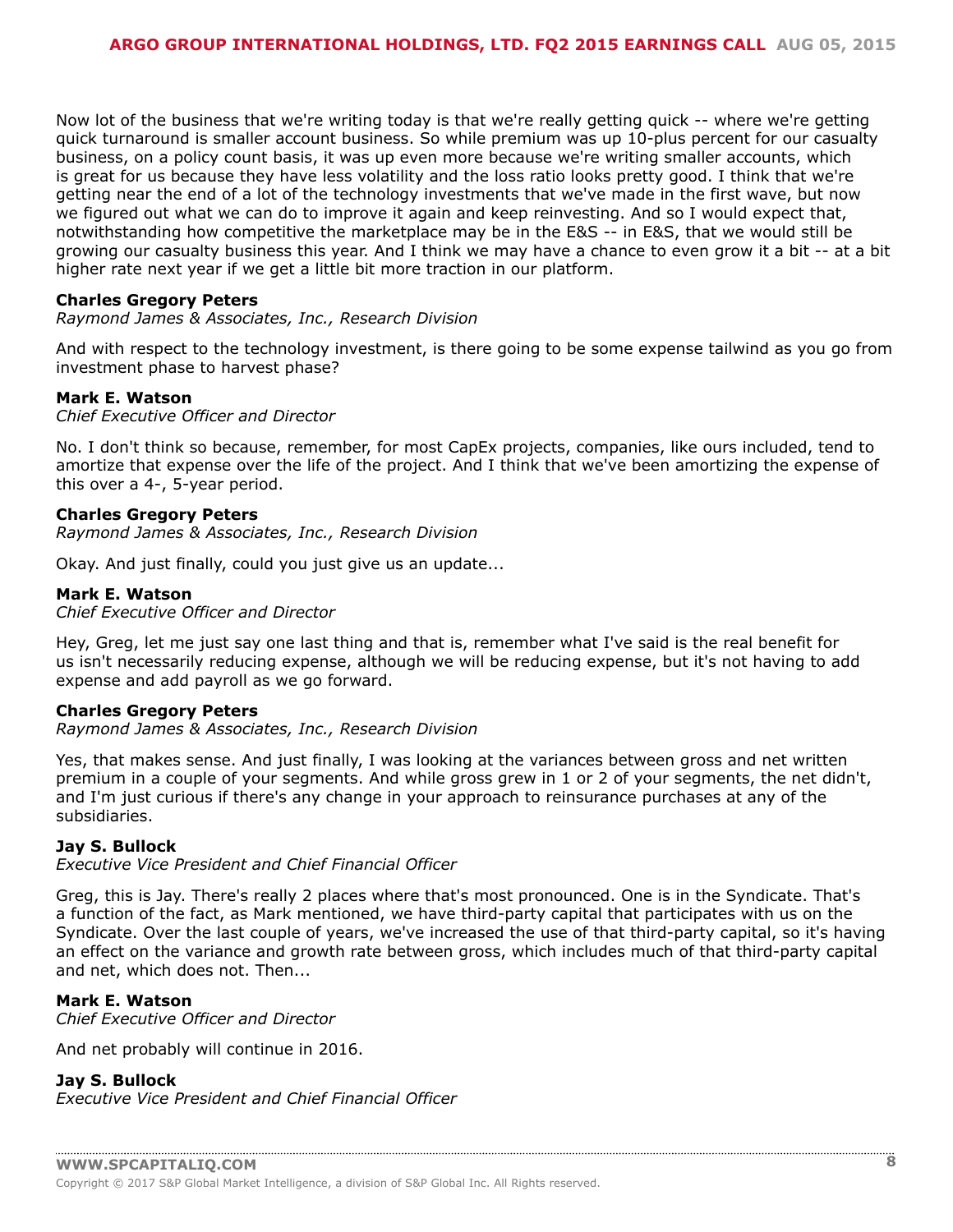$4 \t . $ .5 + ( . . $$ <br>  $7 \t 6 \t 7 \t 8 \t 96 \t 100 \t 111 \t 121 \t 131 \t 141 \t 151 \t 161 \t 161 \t 171 \t 181 \t 181 \t 191 \t 101 \t 111 \t 111 \t 121 \t 131 \t 141 \t 151 \t 161 \t 171 \t 181 \t 181 \t 191 \t 191 \t 191 \t 191 \t 191 \t 191 \t 191 \t 191$  $\sqrt{5 + \#}$  $($  (  $\mathbb{R}^n$  and  $\mathbb{R}^n$  $-$  ( 4 9 (! ' ! " ' ' ' ' F71 #  $($   $($ !  $, \qquad$  \$ + #  $\begin{array}{cccccccc}\n. & (1.2 & 4.1 & 0.35) \\
0.4 & . & 0.35 & .0.35\n\end{array}$  % 3.%  $\mathbb{R}^n \times \mathbb{R}^n$  $\sqrt{2} + \#$ 8 ( ! /!!! 8 8 ( )<br>9 ( " " ! " ! ! " ! " ! #  $\frac{1}{2}$  #7( & (  $9($  $+$  40 /!  $\uparrow$  4\$ ( ! & ( 7 @ ! ' ! (<br>+0 /!  $\uparrow$  4\$ ( ! & ' ( 2 )  $$ + #$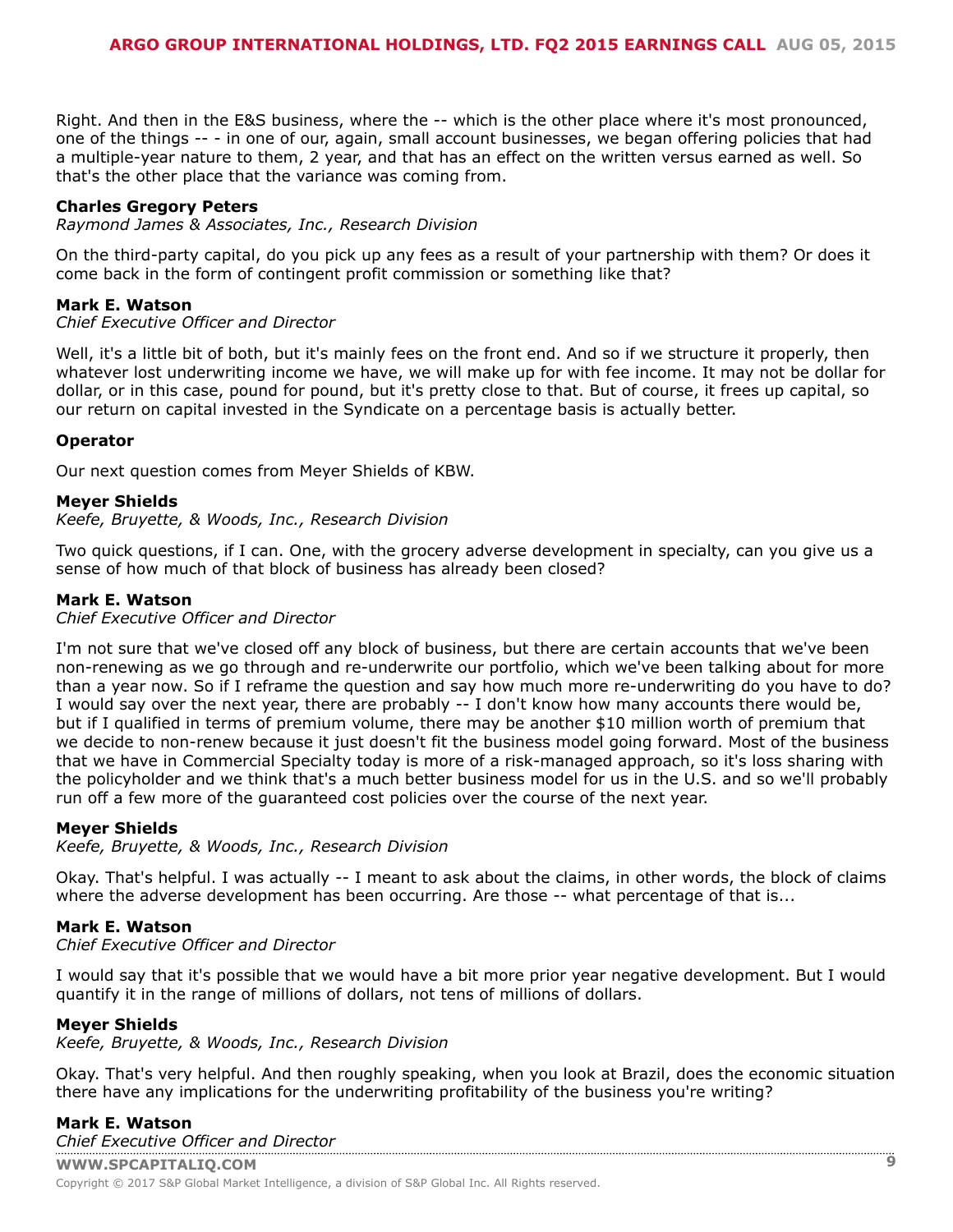$\ddot{ }$  .  $+$  $-$  (49(! '!" '\$' F(' "9(#  $\begin{array}{cc} 1 & 2 * 1 \\ 8 & 1 \end{array}$  $\left(1\right)$   $\left(1\right)$   $\left(1\right)$   $\left(1\right)$   $\left(1\right)$   $\left(1\right)$   $\left(1\right)$   $\left(1\right)$   $\left(1\right)$   $\left(1\right)$   $\left(1\right)$   $\left(1\right)$   $\left(1\right)$   $\left(1\right)$   $\left(1\right)$   $\left(1\right)$   $\left(1\right)$   $\left(1\right)$   $\left(1\right)$   $\left(1\right)$   $\left(1\right)$   $\left(1\right)$   $\sqrt{5 + t^2}$  $#$   $'$ !  $\begin{pmatrix} 1 & & & & \\ 1 & & & & \\ & & 1 & f & \\ & & & & \end{pmatrix}$  $\begin{array}{cc} 1 & 2 * 1 \\ 8 & 1 \end{array}$  $\frac{1}{2}$  –  $\frac{1}{2}$  –  $\frac{1}{2}$  $\mathfrak s$  $$ + #$  $\overline{\phantom{a}}$  $\begin{array}{cc} 1 & 2 * 1 \\ 8 & 1 \end{array}$  $\sqrt{5 + \#}$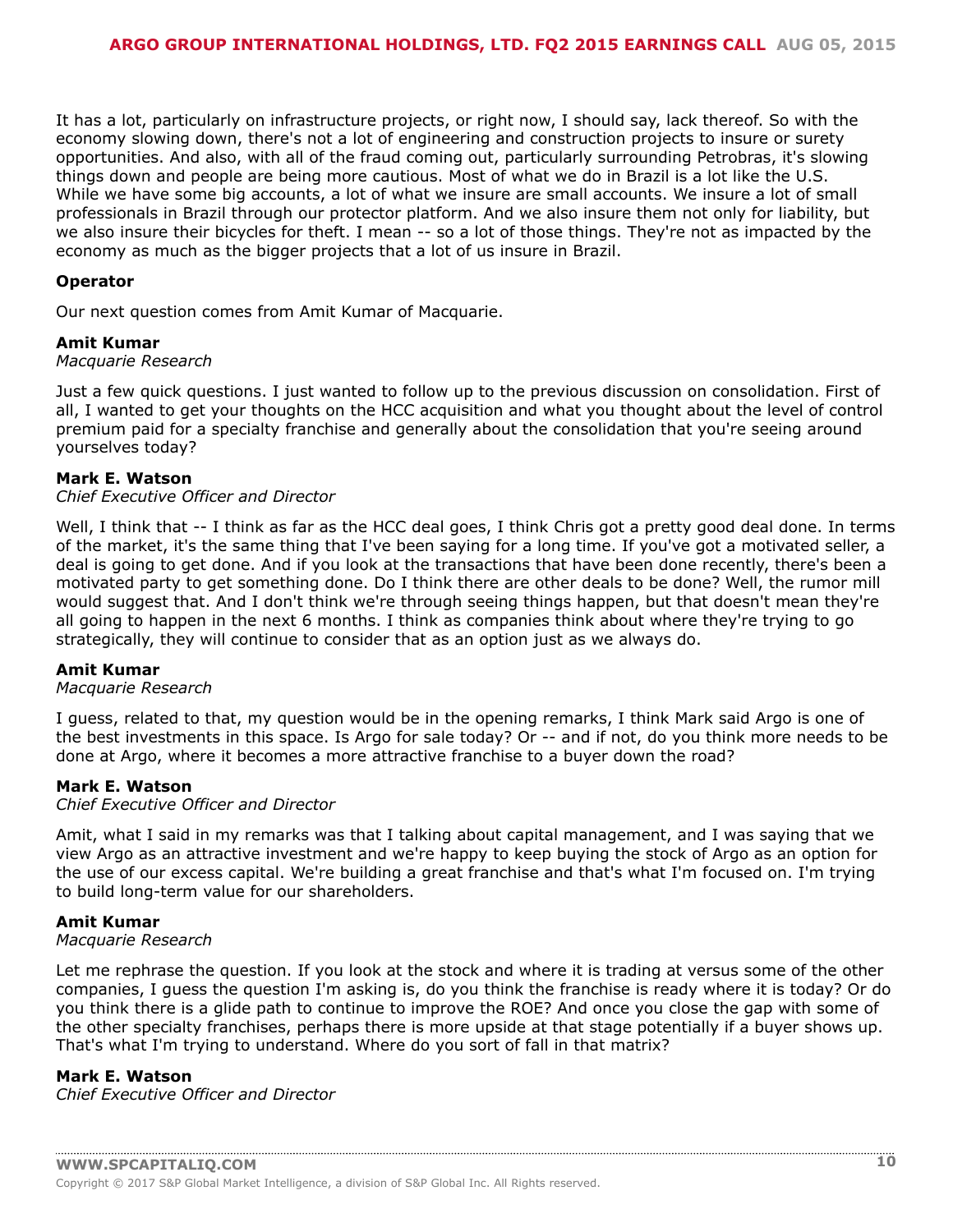H #0 /!  $\begin{array}{cc} 1 & 2 * 1 \\ 8 & 1 \end{array}$ 8 (#08 9(9(1 1 8 1 #1 1  $\begin{array}{|c|c|c|c|c|c|c|c|c|} \hline \end{array}$  8 (#08 9(9(1 1 8 1 #1 1  $\begin{array}{|c|c|c|c|c|c|c|c|} \hline \end{array}$  + 1 \$ 8 1  $\begin{array}{|c|c|c|c|c|c|c|} \hline \end{array}$  ( $\begin{array}{|c|c|c|c|c|c|c|} \hline \end{array}$  ( $\begin{array}{|c|c|c|c|c|c|c|} \hline \end$  $($   $)^*$  + !,  $1 \quad 2 * 1$  $8'$  $0$  /!  $'$  ( )\* +!, "  $( / 1 8 1 1 1 1 1$  $\begin{array}{cc} 1 & 2 * 1 \\ 8 & 1 \end{array}$ K!!#  $($   $)^*$  +!, 0 ("" /! 4' : ) ' #  $\begin{array}{cc} 1 & 2 * 1 \\ 8 & 1 \end{array}$  $\pm$  )  $\pm$  4\$ & & ! (' ! " |  $($   $)^*$  +!,  $\frac{1}{2}$  2  $\frac{1}{2}$   $\frac{1}{2}$   $\frac{1}{2}$   $\frac{1}{2}$   $\frac{1}{2}$   $\frac{1}{2}$   $\frac{1}{2}$   $\frac{1}{2}$   $\frac{1}{2}$   $\frac{1}{2}$   $\frac{1}{2}$   $\frac{1}{2}$   $\frac{1}{2}$   $\frac{1}{2}$   $\frac{1}{2}$   $\frac{1}{2}$   $\frac{1}{2}$   $\frac{1}{2}$   $\frac{1}{2}$   $\frac{1}{2}$   $\frac{1}{2}$  $\sqrt{5 + \#}$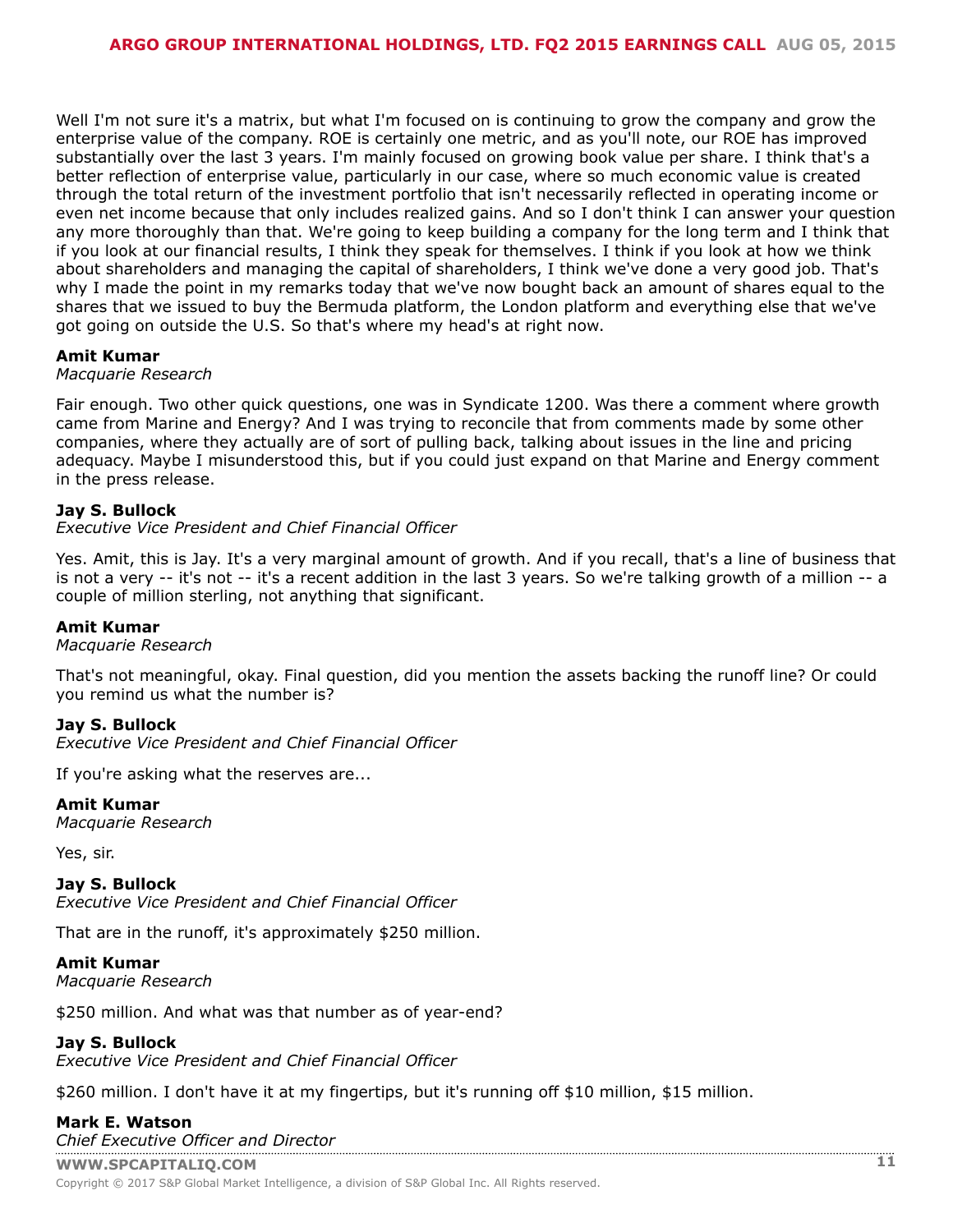$K! 8 /$   $\begin{array}{ccc} & \text{...} & \text{...} \\ \text{...} & \text{...} & \text{...} \\ \text{...} & \text{...} & \text{...} \\ \text{...} & \text{...} & \text{...} \\ \text{...} & \text{...} & \text{...} \\ \text{...} & \text{...} & \text{...} \\ \text{...} & \text{...} & \text{...} \\ \text{...} & \text{...} & \text{...} \\ \text{...} & \text{...} & \text{...} \\ \text{...} & \text{...} & \text{...} \\ \text{...} & \text{...} & \text{...} \\ \text{...} & \text{...} &$ 

 $\mathbb{R}^n$  and  $\mathbb{R}^n$ 

 $-$  (49(! '!" '\$ 'F ( "1 '7 #

 $0 \t1 \t2 \t*3$ .

 $!$  " #\$#\$ \$%

K ( /  $\frac{1}{2}$  #  $" & 8$  $\overline{a}$  $=$   $\frac{1}{2}$  $\sim 11$  $\mathbf{L}$ 

 $\mathcal{L}(\mathcal{L})$  $$ + #$ 

 $\frac{1}{2}$  $8<sup>o</sup>$  $9($ !  $-11$  $\overline{1}$  $1 - 1$ &

0 1 2  $*3$ .<br>
! "  $\#\$ \#\$ \$ \%$ 

 $\mathcal{C}=\mathcal{L}$  .

 $\sqrt{2} + \frac{1}{2}$ 

0 1 1<br>
1 8  $\frac{1}{1}$  1<br>
1 8  $\frac{1}{1}$  1<br>
1 8  $\frac{1}{8}$  1<br>
1 8  $\frac{1}{8}$  1<br>
1 8  $\frac{1}{8}$  1<br>
1 8  $\frac{1}{8}$  1<br>
1 8  $\frac{1}{8}$  1<br>
1 8 8  $\frac{1}{8}$  1<br>
1 8 8  $\frac{1}{1}$  1<br>
1 8 8 4 5<br>
1 1<br>
1 8 8 4 5<br>
1 1<br>
1 8 8 4 5<br>
1 1<br>
1 8 8 4 5 0 1 2  $*3$ .<br>
! "  $\#\$ \#\$ \$ \%$ 

 $($  #\$

 $, \qquad$  \$ + #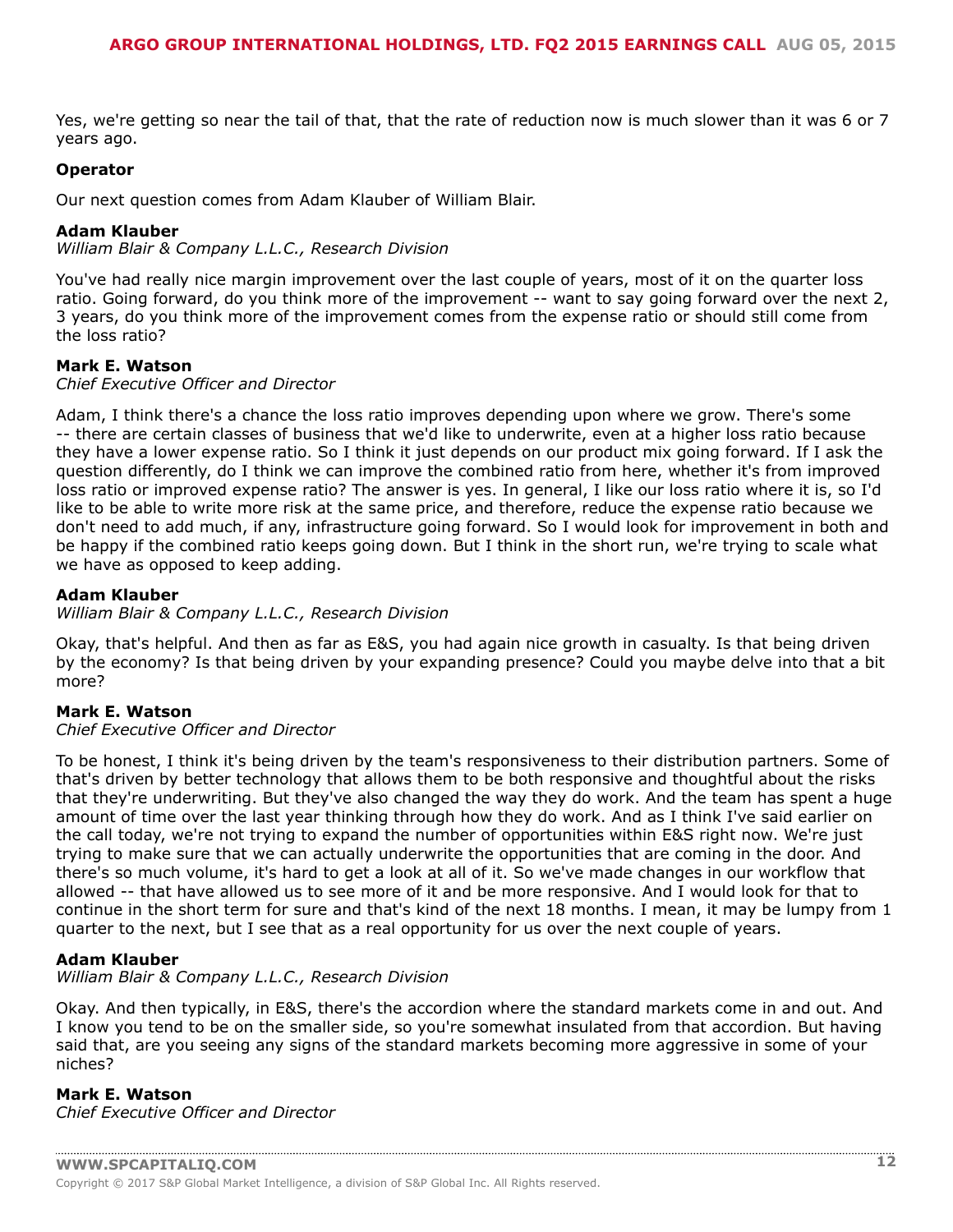0 1 2  $*3$ .<br>
! "  $\#\$ \#\$ \$ \%$  $-$  #\$  $\frac{1}{2}$  +  $\frac{1}{2}$  +  $(1 - 1)$  $\sqrt{2} + \frac{1}{2}$  $\overset{\text{\tiny{H}}}{\longrightarrow} \overset{\text{\tiny{H}}}{\longrightarrow} \overset{\text{\tiny{H}}}{\longrightarrow}$  $-$  (49(! '!" 'B& "%7  $\frac{1}{2}$   $\frac{1}{2}$   $\frac{1}{2}$   $\frac{1}{2}$   $\frac{1}{2}$   $\frac{1}{2}$   $\frac{1}{2}$   $\frac{1}{2}$   $\frac{1}{2}$   $\frac{1}{2}$   $\frac{1}{2}$   $\frac{1}{2}$   $\frac{1}{2}$   $\frac{1}{2}$   $\frac{1}{2}$   $\frac{1}{2}$   $\frac{1}{2}$   $\frac{1}{2}$   $\frac{1}{2}$   $\frac{1}{2}$   $\frac{1}{2}$   $\frac{1}{2}$  ,  $\frac{4}{1}$  6.<br> $\frac{1}{8}$  \* % ## %  $\sqrt{2} + \frac{1}{2}$  $\overline{a}$ .  $\overline{a}$  $#$  $1 \quad 1$  $\sim 1$  .  $,$  \$ + #  $\begin{array}{ccccc}\n & \wedge & & \wedge & \\
 & \wedge & & \otimes & \\
 & & \wedge & & \end{array}$ 

/<br>
"  $8 \& 1 \qquad 96 \& 4 \text{ C} \& 1 \qquad 11 \qquad 16 \qquad 11 \qquad 12 \qquad 13 \qquad 14 \qquad 15 \qquad 15 \qquad 16 \qquad 17 \qquad 18 \qquad 19 \qquad 19 \qquad 19 \qquad 19 \qquad 19 \qquad 19 \qquad 19 \qquad 19 \qquad 19 \qquad 19 \qquad 19 \qquad 19 \qquad 19 \qquad 19 \qquad 19 \qquad 19 \qquad 19 \qquad 19 \qquad 19 \qquad 19 \qquad 1$ "  $($ !#\$ H(!  $($   $\frac{1}{2}$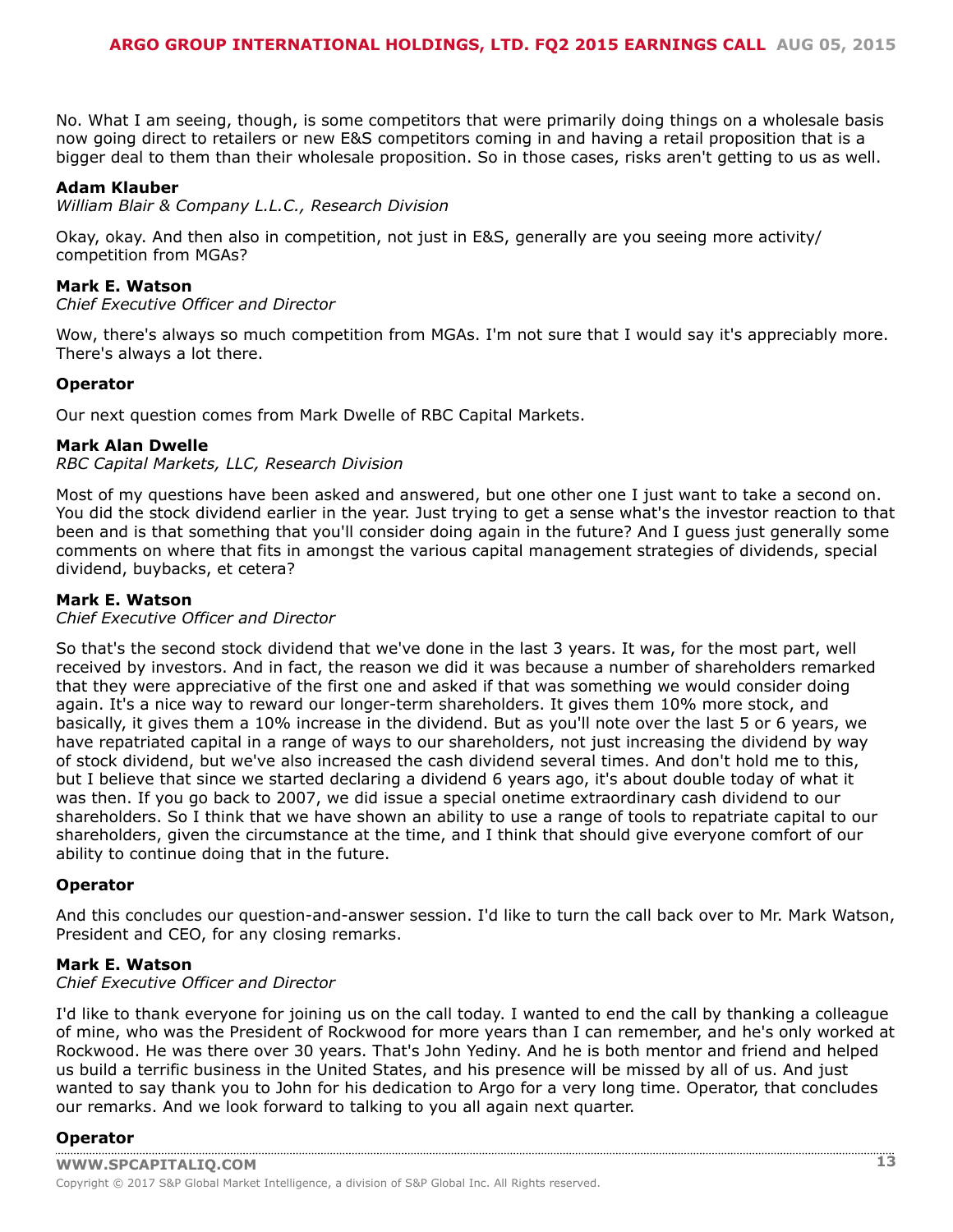|  | 0 (!#0 " !& (#0 (" /!! #K(' |  |  |  |  |  |
|--|-----------------------------|--|--|--|--|--|
|  | 8. ! #C #                   |  |  |  |  |  |